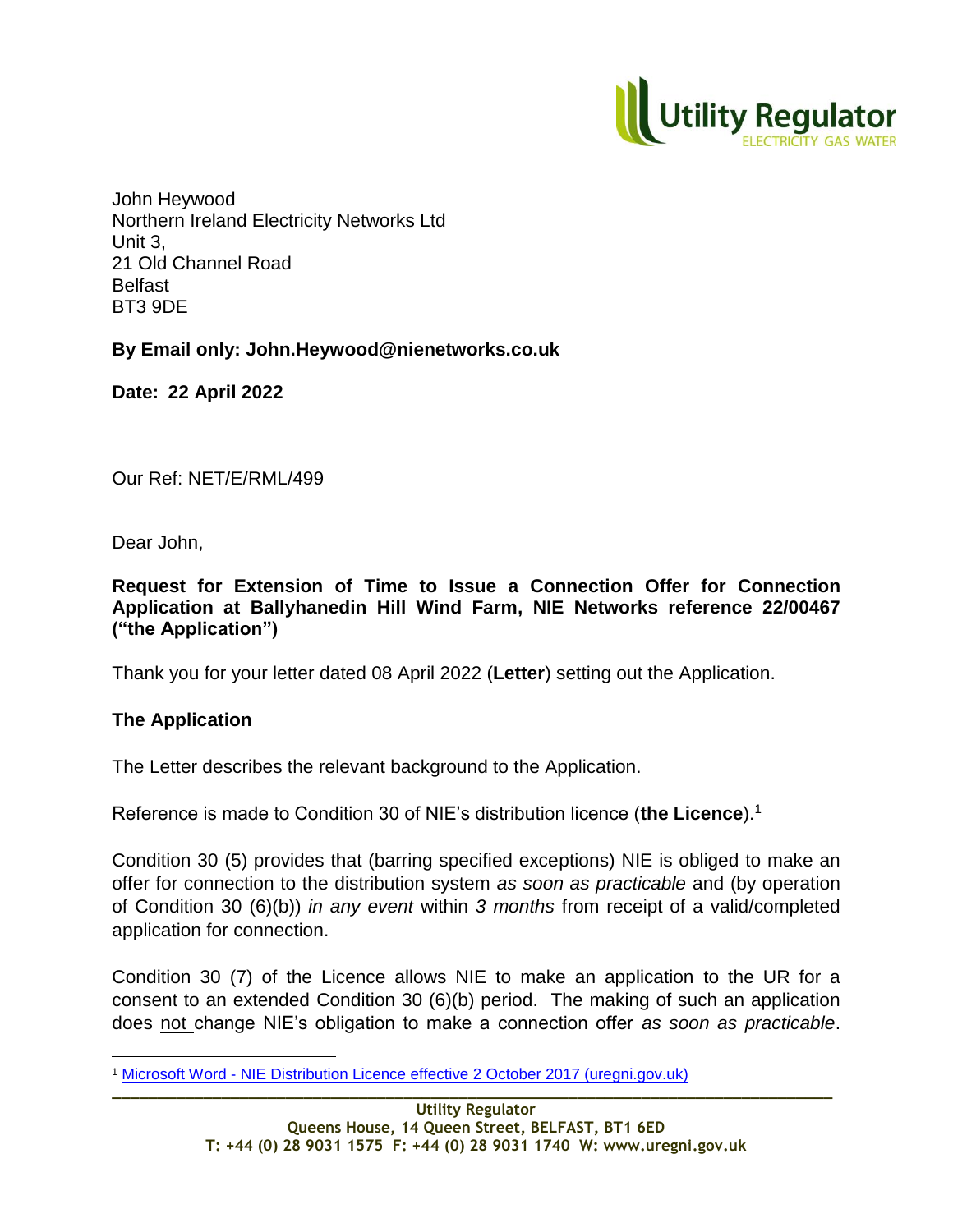

Nor does the grant (by the UR) of any application made change the position. The primary obligation - recorded in Article 20 of the Electricity (NI) Order 1992 – is to offer a connection offer *as soon as practicable* remains.

The Application records that NIE Networks considers that two Clusters are justified in relation to renewable generation projects with planning permission, or those "going through planning". Reference is made here to the Licence and Chapter 7 of the NIE Networks Statement of Charges for Connection.<sup>2</sup>

Ballyhanedin Wind Farm (**B WF**) joined the queue for *Feeny* cluster on 24 January 2022. This is the date from which time runs for the purposes of Condition 30 (5) of the Licence. That means that - without the consent of the UR under Condition 30 (7) – NIE is bound to offer terms as soon as practicable and in any event by 24 April 2022.

NIE Networks submitted a Section S (TIA) application (to SONI) for *Feeny Cluster*: an application deemed valid (by SONI) on 24 December 2021.

Subsequent to discussions between SONI Ltd and NIE Networks - regarding the connection method for Feeny Cluster - NIE Networks submitted a revised application for Feeny Cluster on 10 March 2022. SONI has not yet determined that application valid. SONI has 3 months<sup>3</sup> to provide NIE Networks with a Section S offer once NIE's section S application is valid.

The Application highlights that NIE Networks believes that the Section S application will become valid no later than the 18th of April 2022. The Application states that NIE Networks cannot proceed to design the unique element of the connection (for B WF) until it is in receipt of the Section S offer for Feeny Cluster; as SONI might not be able to provide an offer, or may change the proposed location of the cluster substation.

The Application requests that the  $UR<sup>4</sup>$  consents (pursuant to Condition 30 (7) of the Licence) to the period under Condition 30(6)(b) of the Licence (in respect of B WF application) being extended until **16 October 2022.**

 $\overline{a}$ 

**\_\_\_\_\_\_\_\_\_\_\_\_\_\_\_\_\_\_\_\_\_\_\_\_\_\_\_\_\_\_\_\_\_\_\_\_\_\_\_\_\_\_\_\_\_\_\_\_\_\_\_\_\_\_\_\_\_\_\_\_\_\_\_\_\_\_\_\_\_\_\_\_\_\_\_\_\_\_\_**

<sup>2</sup> <https://www.nienetworks.co.uk/statementofcharges>

<sup>&</sup>lt;sup>3</sup> The Application suggests in parts that NIE understands that SONI has 90 days to make a Section S Offer. That is considered to be incorrect. The applicable period is 3 months. Nothing turns on this. <sup>4</sup> We use the words "Utility Regulator", "UR" "we" "us" our" and "Authority" interchangeably to refer to the Northern Ireland Authority for utility regulation.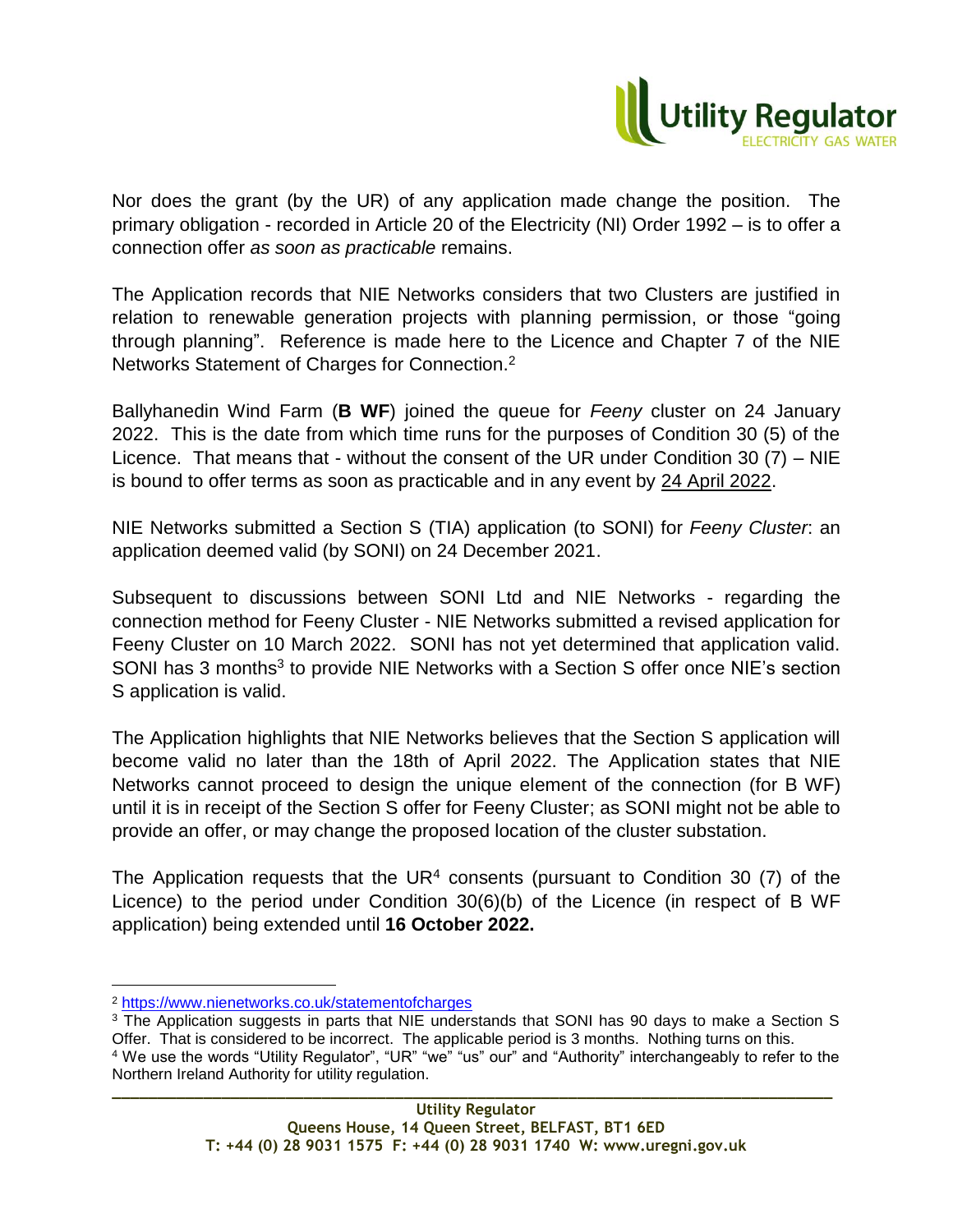

This end date of 16 October 2022 is made up by:-

(i) the 3 month limit SONI has to provide NIE Networks with a Section S offer (once SONI has deemed NIE Network's revised Section S application valid) for the creation of a new cluster at Feeny, and

(ii) a further period of (no more than) 3 months<sup>5</sup> out from the expected receipt of the Section S Offer that NIE says it requires for the period of (no longer than) 3 months.

The Application makes the (NIE Networks) case as follows.

Consent to the Application would allow the applicant for connection of B WF to remain in the connection queue for the 90MW at the proposed Feeny Cluster where there is an opportunity for network capacity to become available that would facilitate the connection of this proposed project.

It would also facilitate a fair and transparent network capacity allocation and queuing process for the capacity available for the 90MW at Feeny Cluster. Enabling this application to remain in the queue presents a potential benefit by providing a greater opportunity for the remaining capacity for the 90MW at Feeny Cluster to be fully committed. Further, this extension will enable NIE Networks to progress the connection design and production of a connection offer subject to capacity becoming available.

## **Consultation associated with the Application**

 $\overline{a}$ 

Condition 30(7)(a) of the Licence provides that NIE must consult with the relevant applicant for connection as part of any C 30 (7) application. In this case that is the developer of B WF.

The Application provides evidence of the requisite consultation. We note that the Applicant is supportive of the Application.

Condition 30(7)(a) of the Licence also provides that NIE Networks should consult with "*such other persons as [NIE Networks] considers may be affected or interested*" in the Application.

**\_\_\_\_\_\_\_\_\_\_\_\_\_\_\_\_\_\_\_\_\_\_\_\_\_\_\_\_\_\_\_\_\_\_\_\_\_\_\_\_\_\_\_\_\_\_\_\_\_\_\_\_\_\_\_\_\_\_\_\_\_\_\_\_\_\_\_\_\_\_\_\_\_\_\_\_\_\_\_** <sup>5</sup> The Application refers to 90 days. This is understood to be an error. We understand NIE to mean to refer to 3 months. Nothing turns on this in any event.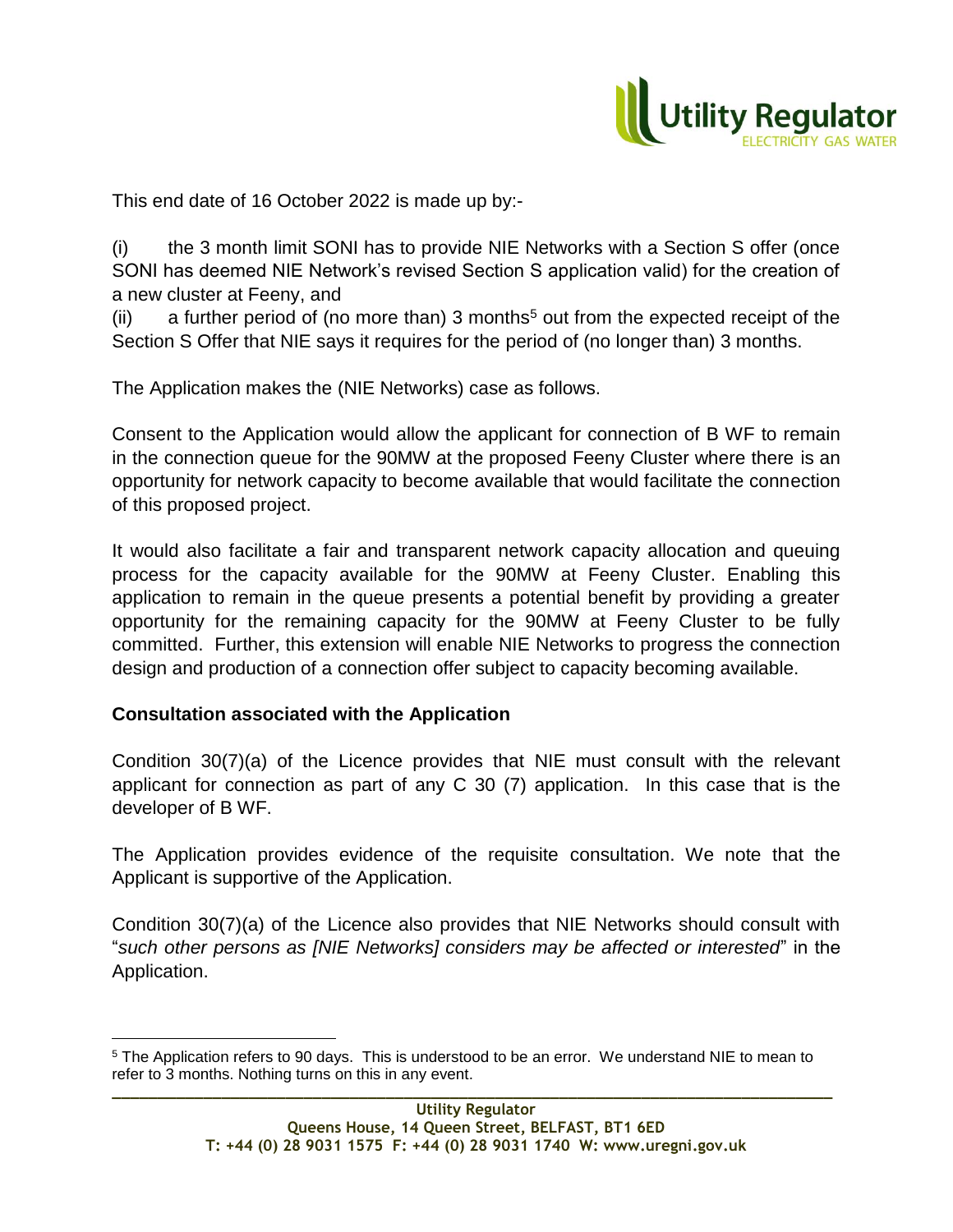

We note that NIE Networks has engaged with SONI in determining if there is Transmission Capacity available for B WF. We further note the confirmation of (a) discussions with one other applicant in the queue for Feeny Cluster and (b) the absence of any adverse impact on the other applicant (arising out of the Application viz BW F) given that if a Section S offer is received for Feeny Cluster it will be capable of accommodating both projects.

## **The Authority's decision**

Having considered the matter fully, the UR hereby confirms that it consents to the Application so that the period under Condition 30(6)(b) of the Licence (in respect of the application for connection of B WF) is now extended until **16 October 2022**.

We would take this opportunity to confirm that the period ending 16 October 2022 is a "long stop" date. The obligation under Condition 30 of the Licence is (now) – subject to applicable exceptions - to offer terms of connection for B WF "as soon as practicable" and "in any event no later than" 16 October 2022. The Licence obligation is not (now) simply to offer connection terms by 16 October 2022.

No doubt NIE Networks will be mindful of this obligation. We note that in another recent C 30(7) application NIE explicitly recognised that it was obliged – even where granted a Condition 30(7) "consent" – to offer terms (barring applicable exceptions) "*as quickly as possible*". We welcome this statement: whilst recognising that the obligation is – technically speaking – an obligation to offer terms as soon as practicable, and in any event within the extended C 30(6)(b) period.

## **Future Extension Requests**

We note that NIE Networks has submitted this extension request application approximately 2 weeks before the expiry of the existing Condition 30(6)(b)period.

Taking into account the complexities of this type of extension request, we respectfully request that if an extension application is known to be required, the extension application is provided at least 4 weeks before the expiry of the relevant Condition 30(6)(b) period.

This decision will be published in the normal way.

**\_\_\_\_\_\_\_\_\_\_\_\_\_\_\_\_\_\_\_\_\_\_\_\_\_\_\_\_\_\_\_\_\_\_\_\_\_\_\_\_\_\_\_\_\_\_\_\_\_\_\_\_\_\_\_\_\_\_\_\_\_\_\_\_\_\_\_\_\_\_\_\_\_\_\_\_\_\_\_**